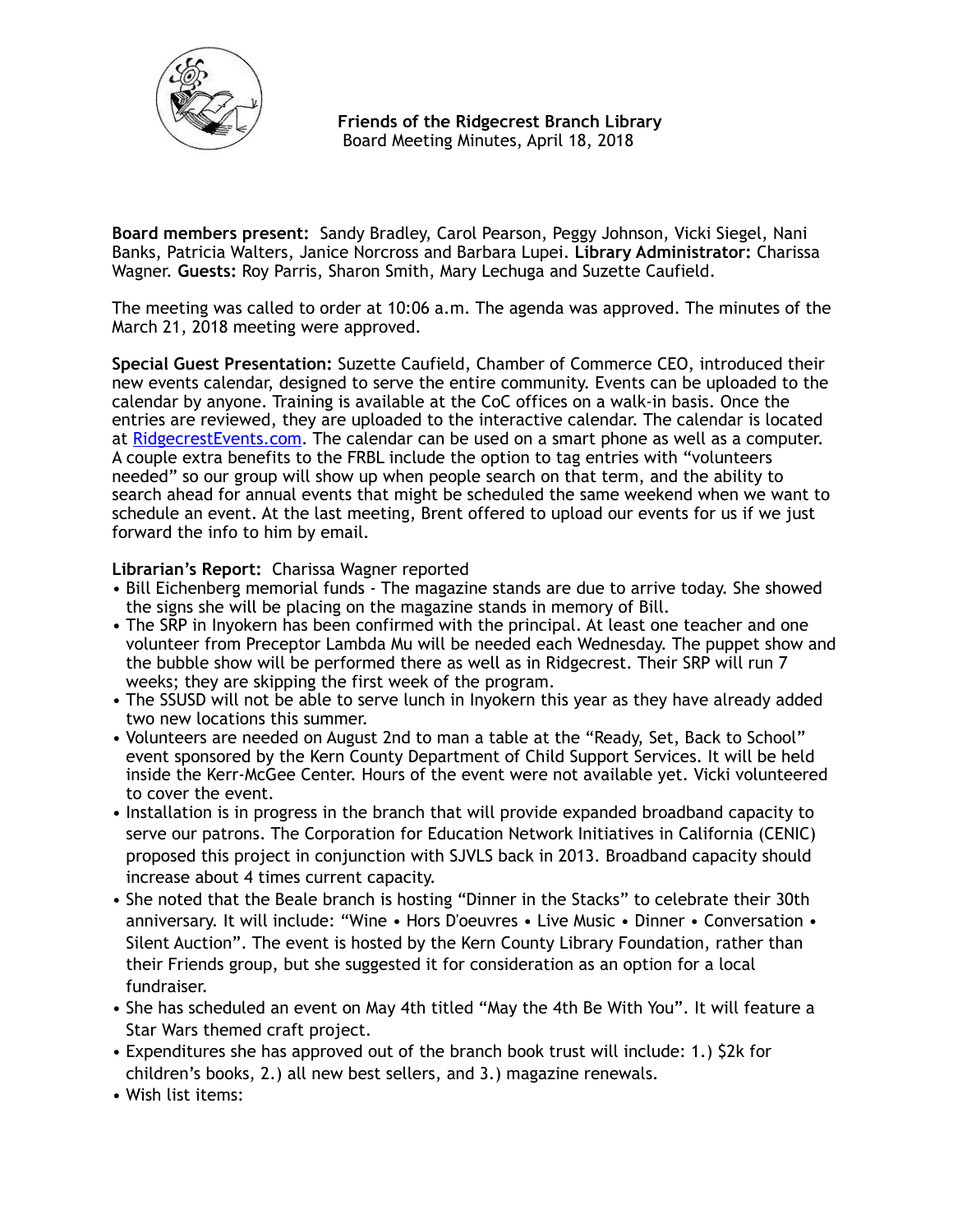• She showed catalog photos of options she would like to purchase to replace the desk behind the circulation counter, which would be a wooden case with plastic bins that pull out for easy access. She also showed photos of the slat wall displays needed for the children's area and the YA area.

## **President's Report:** Sandy Bradley reported

- She shared information on [operationpaperback.org](http://operationpaperback.org). This group ships books to troops and their families worldwide. Donations can be made via the website, or volunteers can sign-up to ship books to troops who like the genre(s) the volunteers have available.
- She asked if someone was available on May 8th to attend the WACOM luncheon (on base) and receive their donation to FRBL. Vicki suggested that an FRBL member who is also a WACOM member be asked to accept the donation. She volunteered to contact one or two people.

### **Treasurer's Report:** Nani reported

- The March financial report was provided and discussed.
- She provided a branch financial report dated April 17, 2018 that demonstrates the changes to account balances with the completion of the transfer of funds, from checking, savings and CDs, to the new Edward Jones CD ladder account.

### **Vice-President, Membership Report:** Carol Pearson reported

• Since our last meeting there have been 9 new members 17 renewals.

### **Vice-President, Book Sales Report: Janice** reported

- She introduced Sharon Smith and Mary Lechuga, volunteers at the annex.
- Spring Sale: She thanked all the volunteers who helped with the spring book sale, which raised \$3,320.89.
- Summer Sale: She suggested a summer sale on June 23rd that would feature vintage books plus categories that are overstocked in storage boxes. Sandy, Barbara, and Roy suggested bulk sales at the end of the day on all but vintage books. Sharon suggested adding days to the sale. Janice will discuss with the annex team and let us know what they decide.
- The annex team suggested that we no longer accept computer books published pre-2010.

**Newsletter:** Deadline for next newsletter – April 28, 2018. Articles assigned include two for Janice, including the wrap-up of the spring sale and announcement of the summer sale. Possible article about recycling account if it is set up by then.

#### **Old Business:**

- Recycle account: Roy has called and visited Pearson's Recycling but still has not been able to speak with the manager about setting up an account. He will keep trying.
- General Services/Contractor: Roy has drafted a letter to Mick Gleason about the lack of support from General Services even though we can afford to pay for their time and travel. He is going to edit it and pass it along to Sandy for signature. Roy encouraged Charissa to have the equipment on hand for installation just in case we finally get some cooperation. Using Cordell Construction is still an option, but the paperwork sent to HQ has expired with no response.

#### **New Business:**

• Patricia asked Charissa about services for Spanish speakers. Charissa has tried some in the past, tours of the library, and story times, but attendance didn't last. Patricia said she would investigate other options.